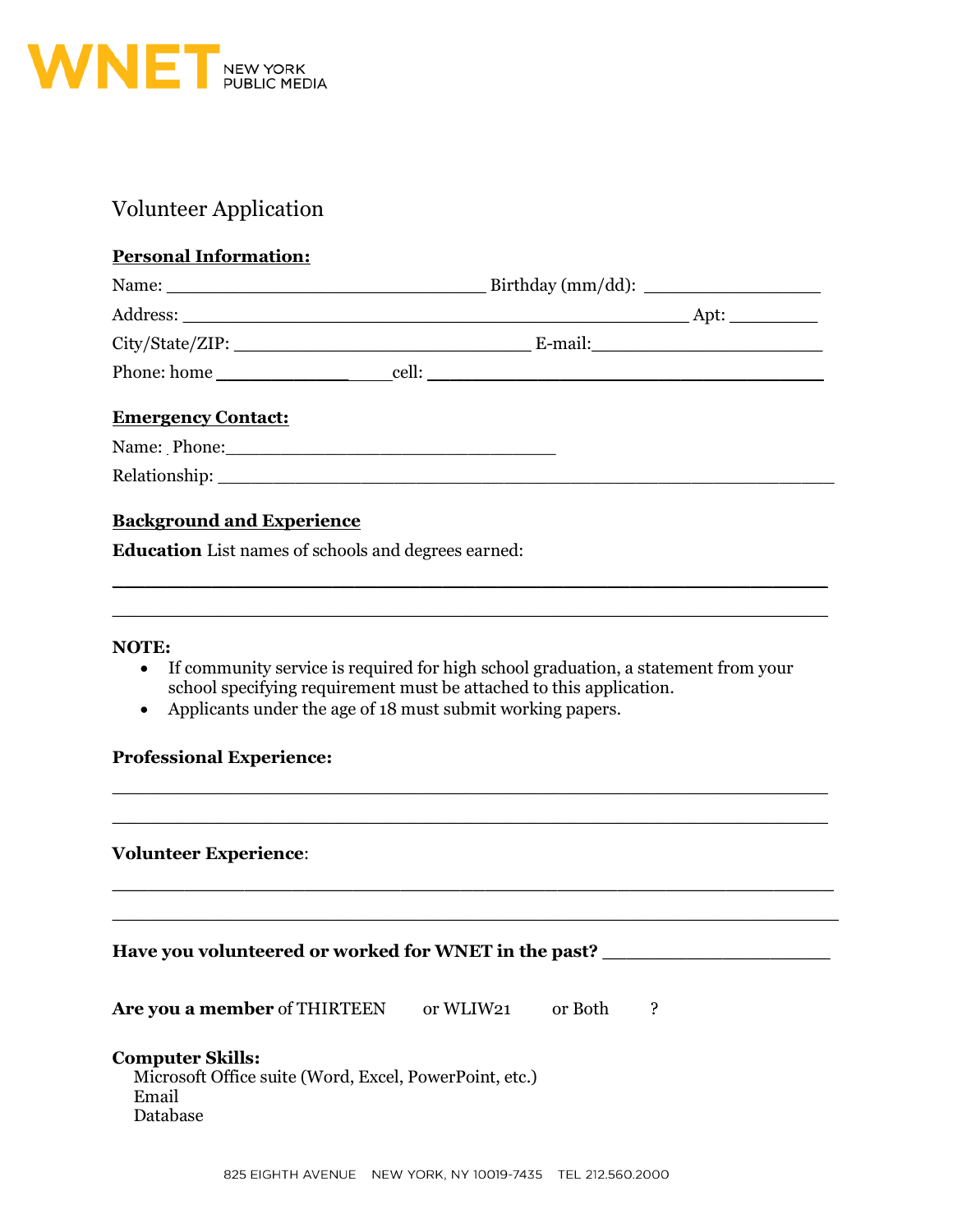WordPress Other; please explain: \_\_\_\_\_\_\_\_\_\_\_\_\_\_\_\_\_\_\_\_\_\_\_\_\_\_\_\_

| Languages spoken: |  |
|-------------------|--|
|                   |  |

## **Interests and Availability**

**Skills and interests relevant to the type of volunteer work you would like to do**:

\_\_\_\_\_\_\_\_\_\_\_\_\_\_\_\_\_\_\_\_\_\_\_\_\_\_\_\_\_\_\_\_\_\_\_\_\_\_\_\_\_\_\_\_\_\_\_\_\_\_\_\_\_\_\_\_\_\_\_\_\_\_\_\_\_\_

| Area(s) of Preference<br>Administrative Support (typing, filing, etc.)<br><b>Character Handler</b><br><b>Customer Service</b><br>Data Entry<br><b>Event Support</b><br>Mailings<br>Research<br><b>Tour Guide</b> |     |     |       |       |     |
|------------------------------------------------------------------------------------------------------------------------------------------------------------------------------------------------------------------|-----|-----|-------|-------|-----|
| WHY would you like to volunteer for public television? _________________________                                                                                                                                 |     |     |       |       |     |
| How did you learn about our volunteer program? _________________________________                                                                                                                                 |     |     |       |       |     |
| <b>Day(s) you would like to volunteer</b> *: Mon Tue Wed                                                                                                                                                         |     |     |       | Thurs | Fri |
| * The majority of positions are available during working hours, Monday-Friday. Occasionally there is a weekend<br>event for which we need volunteer assistance.                                                  | Sat | Sun |       |       |     |
|                                                                                                                                                                                                                  |     |     |       |       |     |
|                                                                                                                                                                                                                  |     |     | Date: |       |     |
| We will contact you as positions become available and needs arise. Thank                                                                                                                                         |     |     |       |       |     |

**you.**